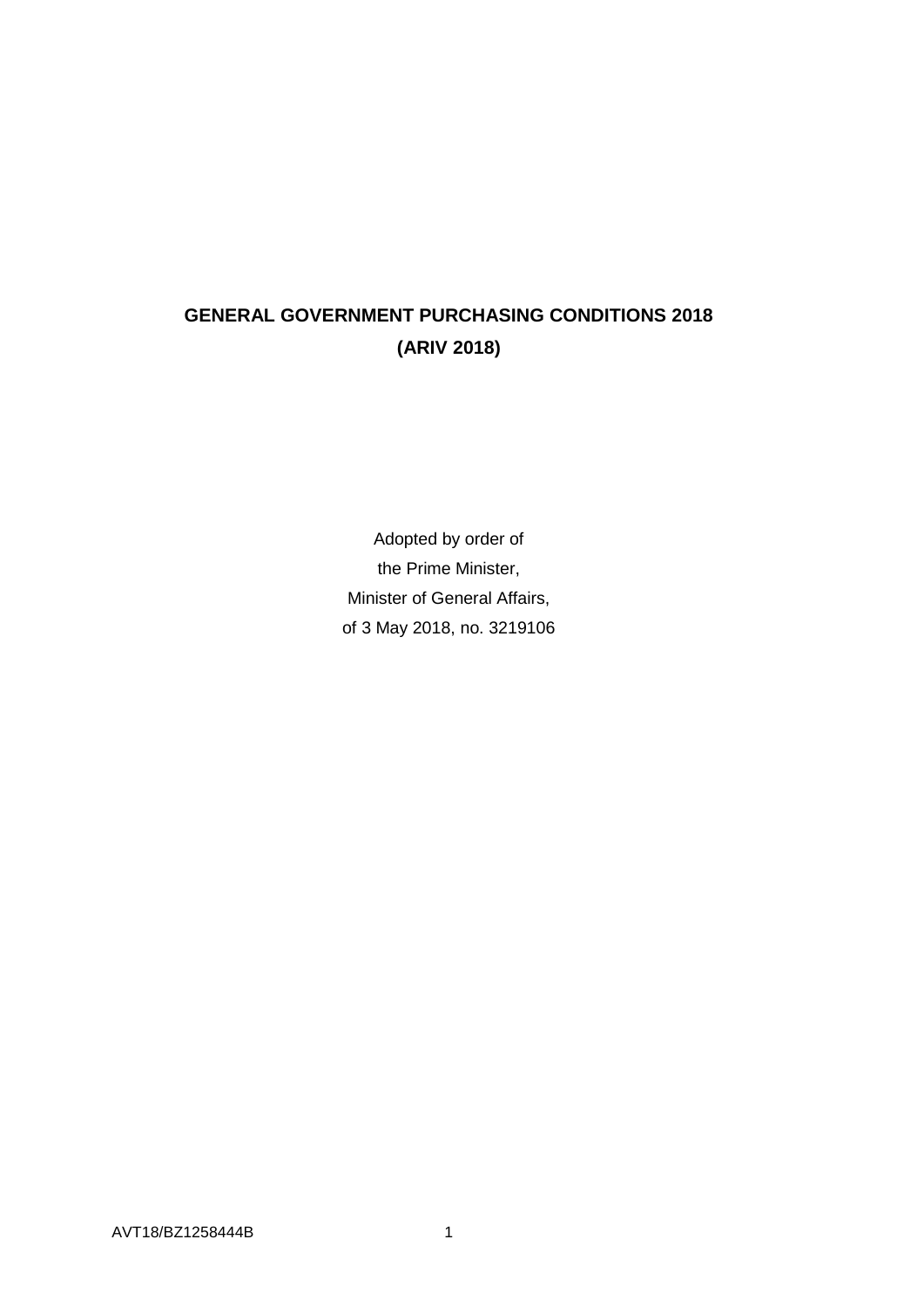# **I GENERAL**

## **Article 1 Definitions**

The following terms in these Purchasing Conditions are written with initial capitals and are defined as follows.

## **1.1 Schedule**

a document attached to the Contract which, when initialled by both parties, forms part of the Contract.

### **1.2 Documentation**

the manuals or other user instructions accompanying the Product, in Dutch or another language agreed between the Parties.

## **1.3 Purchasing Conditions**

these General Purchasing Conditions (ARIV 2018), which apply to and form part of the Contract.

### **1.4 Inspection**

the inspection of the Product for visible defects and non-conformity carried out at the Purchaser's request on the Supplier's premises prior to Delivery.

#### **1.5 Purchaser**

the State of the Netherlands or any other purchaser using these Purchasing Conditions.

#### **1.6 Supplier**

the Purchaser's counterparty.

### **1.7 Delivery**

the delivery of the Product, including its assembly or installation in accordance with the requirements set out in the Contract.

#### **1.8 Contract**

the written agreement between the Purchaser and the Supplier to which these Purchasing Conditions are declared to be applicable.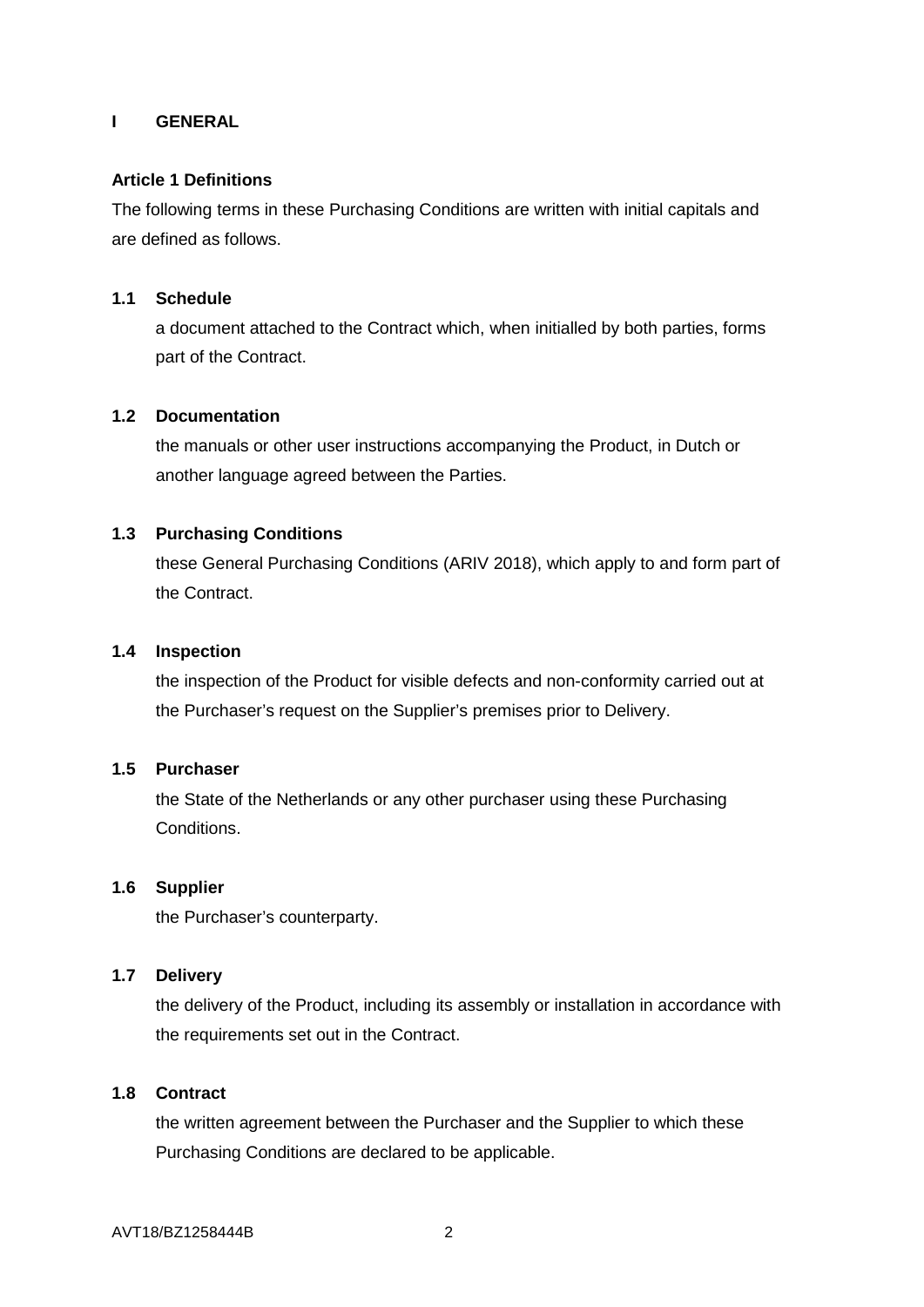# **1.9 Party**

the Purchaser or the Supplier, depending on the context.

# **1.10 Product**

the movable item(s) to be delivered to the Purchaser by the Supplier under the Contract.

# **Article 2 Application**

- **2.1** Amendments or additions to the Contract or derogations from certain Purchasing Conditions are binding only if they have been explicitly agreed in writing between the Parties.
- **2.2** In the event of inconsistency between the Dutch text of these Purchasing Conditions and translations of them, the Dutch text always prevails.

# **II PERFORMANCE OF THE CONTRACT**

## **Article 3 Delivery**

- **3.1** Unless agreed otherwise in writing, Delivery of the Product by the Supplier will take place on the agreed delivery date(s) or within the agreed delivery period(s) at the delivery address and delivery location specified by the Purchaser, and the Supplier will bear all costs and risks connected with transporting the Product, including, where applicable, the import duties and responsibility for complying with the associated formalities.
- **3.2** The agreed delivery date(s) or period(s) are considered to be fixed and final. If the Product is not delivered to the agreed location within the agreed period, the Supplier will be in default without notice of default being required.
- **3.3** Delivery of the Product earlier than the agreed delivery date(s) or period(s) will take place only after prior written consent has been obtained from the Purchaser and will not alter the agreed payment date.
- **3.4** The Purchaser has the right to defer Delivery, unless this would place a disproportionate burden on the Supplier. The Supplier is obliged to store the

#### AVT18/BZ1258444B 3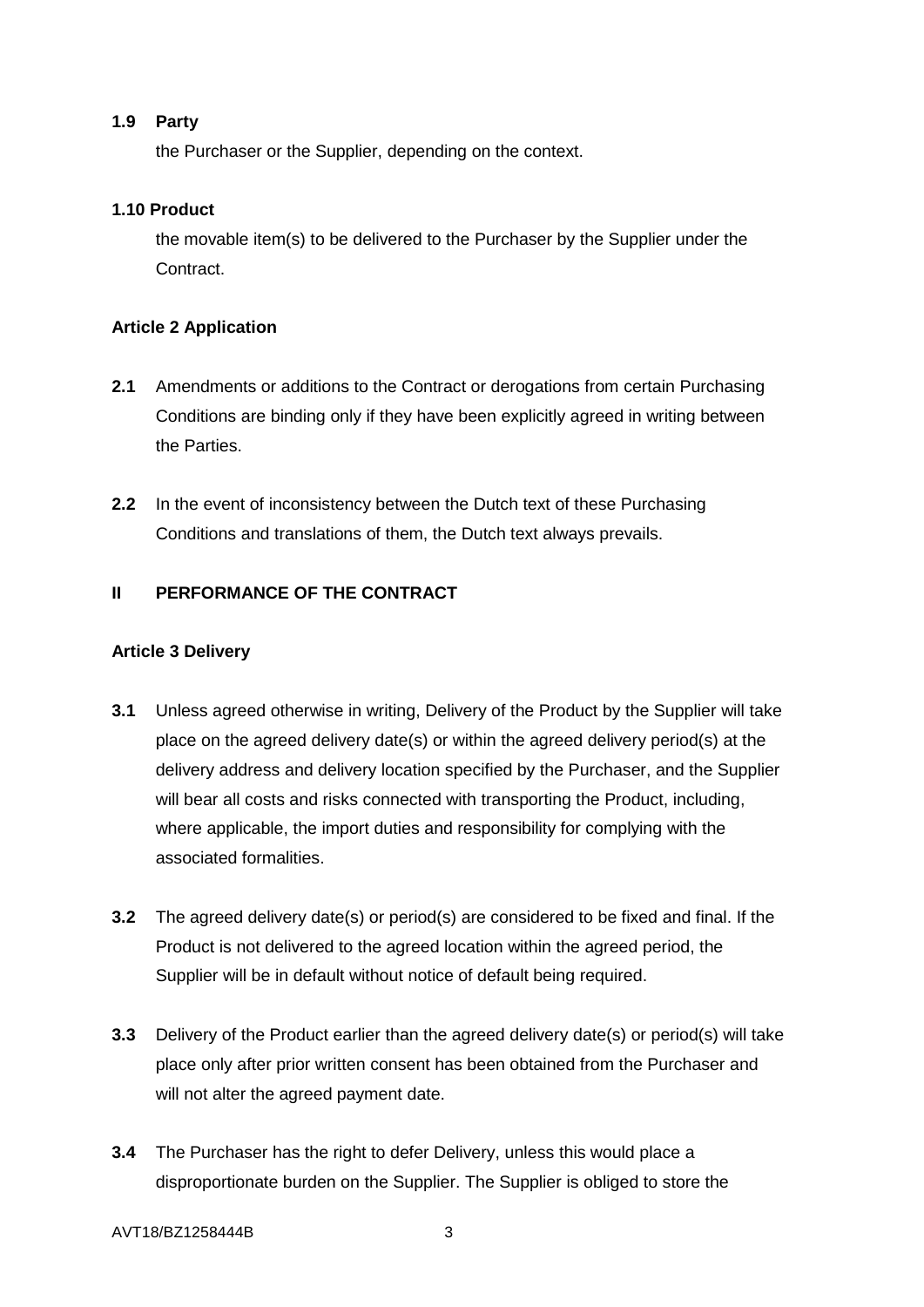Product for the Purchaser at no additional cost until the deferred Delivery date, unless this would place a disproportionate burden on the Supplier, in which case the Parties will hold discussions to find a reasonable arrangement acceptable to both Parties. The provisions of articles 3.2, 3.4 and 14 apply *mutatis mutandis* to the Delivery deferred by the Purchaser, except that the Supplier will be in default, without prior notice of default, only after the deferred delivery date(s) or period(s) have been exceeded.

**3.5** The Purchaser is not obliged to make any payment to the Supplier before the Product has been delivered.

### **Article 4 Guarantee**

- **4.1** The Supplier guarantees that the delivered Product complies with the Contract, is free of defects and is suitable for the purpose for which the Product is intended. The Product does not comply with the Contract if the Product, partly in view of the nature of the item and the information provided thereon by the Supplier, does not have the characteristics that the Purchaser might expect on the basis of the Contract. The Parties may agree a guarantee period.
- **4.2** If the Purchaser has not provided a more detailed description of the requirements to be met by the Product, the Product should in any event be of good quality and meet at least the customary requirements concerning soundness, fitness for purpose and workmanship, and all statutory requirements and customary industry regulations concerning quality, safety, health and the environment.
- **4.3** The Purchaser may no longer invoke the fact that the Product does not comply with the Contract if it has not notified the Supplier accordingly in writing within 30 days of discovering this fact. If the Supplier receives such a notification from the Purchaser, the Supplier will rectify the defect or non-conformity within a period set by the Purchaser in accordance with the provisions of article 13.
- **4.4** The Supplier guarantees that the delivered Product is free of any special encumbrance or restriction that the Purchaser has not accepted explicitly and in writing. The Supplier indemnifies the Purchaser against all claims in this regard.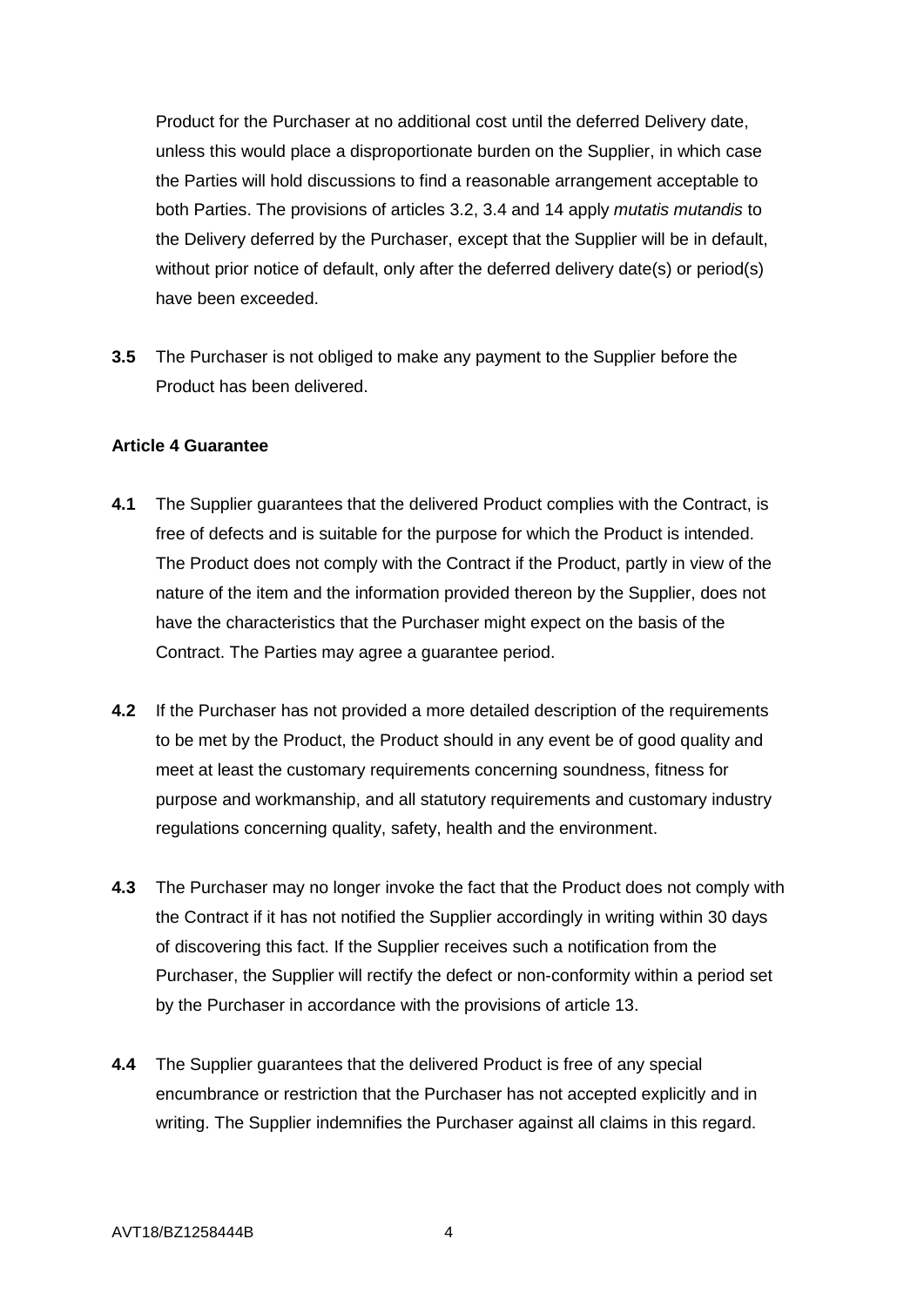**4.5** The Purchaser may demand that, as security for compliance with, *inter alia*, the Supplier's guarantee obligations under this Contract, a bank guarantee in accordance with the model attached to these Purchasing Conditions (Annexe 1) is issued by a bank accepted by the Purchaser.

# **Article 5 Inspection**

- **5.1** At the Purchaser's request, the Product may be inspected by the Purchaser or a third party designated by the Purchaser on the Supplier's premises prior to Delivery. However, the Purchaser is not obliged to carry out such an Inspection.
- **5.2** If the Purchaser wishes to inspect the Product:
	- a. the Supplier will have the Product ready for Inspection at a time that allows the agreed delivery times to be met;
	- b. the Supplier will, upon request and at no cost to the Purchaser, cooperate with the Inspection and provide the Purchaser with a suitable location and reasonable assistance in terms of staff and materials;
	- c. the Inspection, if the Supplier so desires, will take place in its presence or in the presence of an expert designated by it. The associated costs will be borne by the Supplier.
- **5.3** If the Purchaser rejects the Product to be supplied, the Supplier is obliged, without prejudice to all other rights or claims of the Purchaser, to provide without delay, at its own expense and risk, a missing, repaired or replacement Product for a new Inspection. The provisions of article 5 apply in full. Rejection by the Purchaser during the first or previous Inspection will not lead to the agreed delivery period being extended.
- **5.4** The approval of the Product by or on behalf of the Purchaser does not entail any recognition that the Product complies with the guarantees given in accordance with article 4.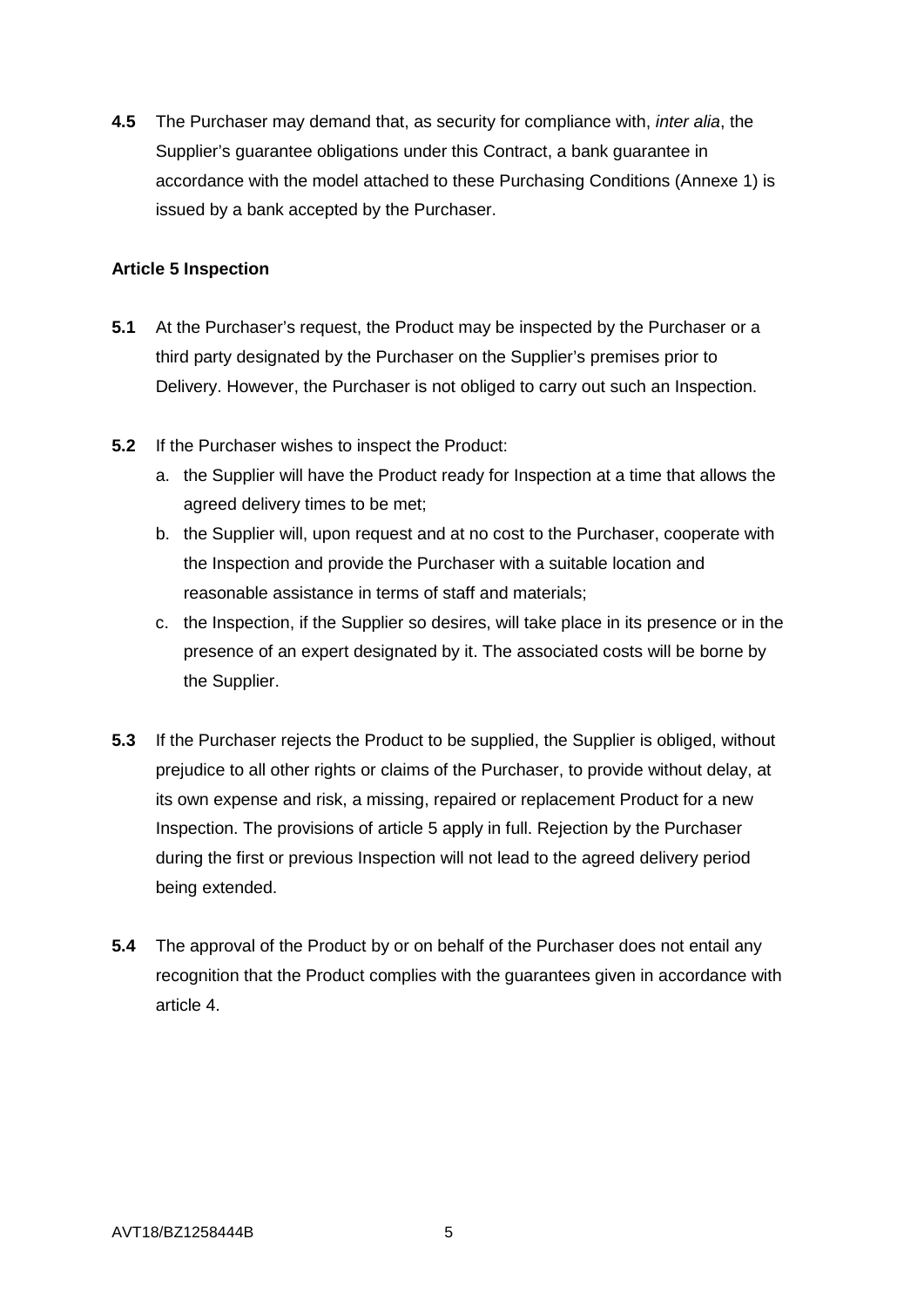## **III RELATIONS BETWEEN THE PARTIES**

## **Article 6 Contacts**

- **6.1** Each Party will designate a contact to maintain contacts in relation to the performance of the Contract. The Parties will notify each other of the person they have appointed as their contact.
- **6.2** The contacts may represent and bind the Parties only as regards the performance of the Contract. They may not amend the Contract.

## **Article 7 Method of notification**

- **7.1** Notifications given by one Party to the other, including undertakings and further agreements, that are relevant to the performance of the contract, are binding on the Parties only if they are given or confirmed in writing by an authorised person.
- **7.2** 'In writing' is understood to include 'electronically', provided:
	- a. the notification can be consulted by the addressee;
	- b. the authenticity of the notification is sufficiently guaranteed; and
	- c. the identity of the sender can be determined with sufficient certainty.

# **Article 8 Confidentiality**

- **8.1** The Supplier will not divulge in any way any information that is provided by the Purchaser or that is made known to it or comes to its knowledge, which it knows or may reasonably suspect to be confidential, except in so far as it is compelled to divulge such information under a statutory regulation or court ruling.
- **8.2** The Supplier will impose the duty of confidentiality referred to in this article on all staff it engages in the performance of the Contract and will ensure that this duty is observed.
- **8.3** The Supplier will not issue press releases or make other public statements about the Contract except with the prior consent of the Purchaser.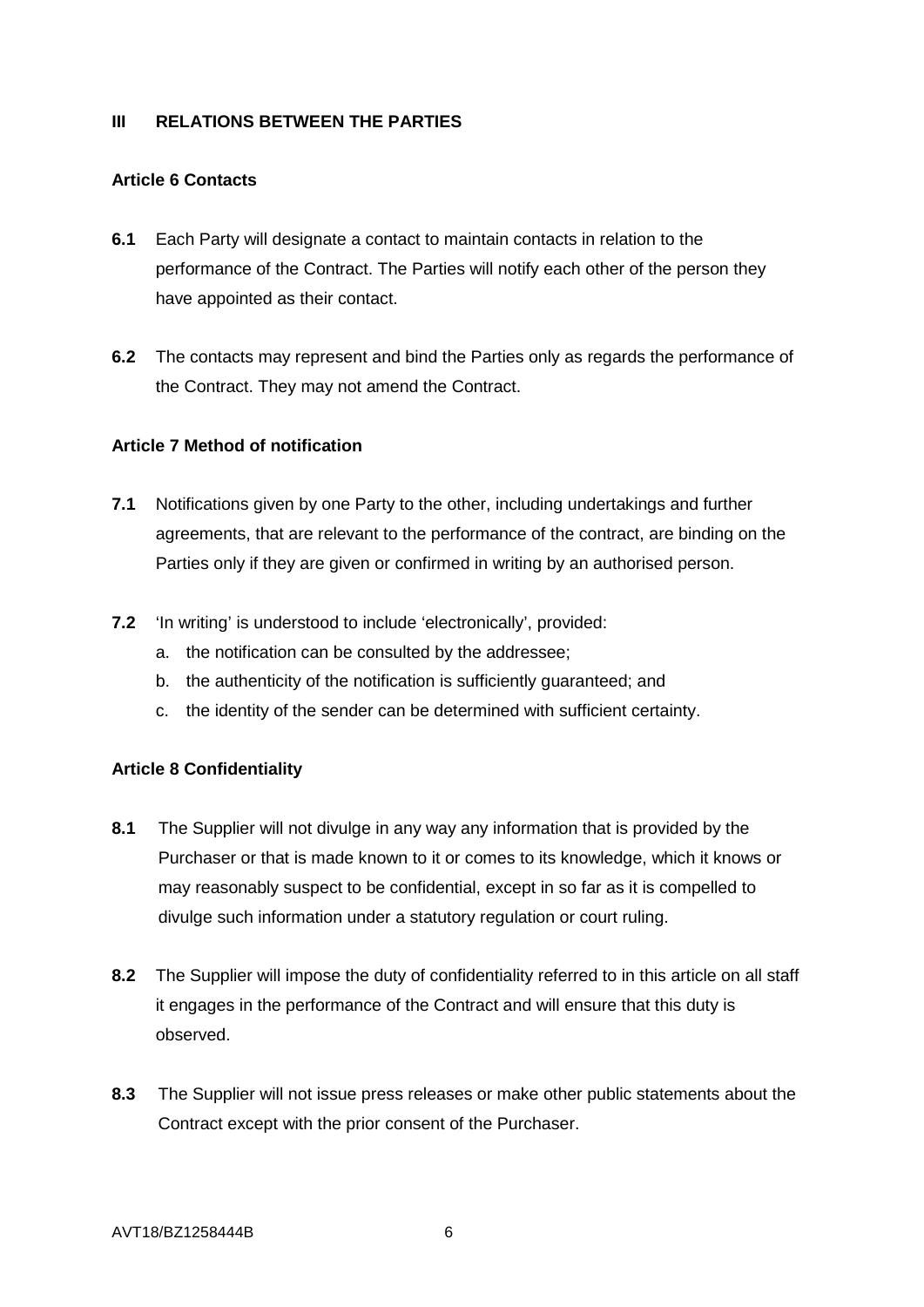**8.4** If the Supplier breaches its duty of confidentiality, the Purchaser may impose a penalty, as laid down in the Contract. Payment of the penalty, which is payable forthwith, does not discharge the Supplier from its liability for indemnifying any loss caused by the breach.

## **Article 9 Processing of personal data**

- **9.1** In so far as the Supplier, as a processor within the meaning of the General Data Protection Regulation, processes personal data for the Purchaser in the framework of the implementation of the Personal Data Agreement, the Supplier guarantees the application of appropriate technical and organisational measures, so that processing meets the requirements of the General Data Protection Regulation and the protection of the data subjects is ensured. The Supplier will process personal data only for and on the basis of written instructions from the Purchaser, barring statutory rules to the contrary.
- **9.2** The Parties will regulate the processing of personal data by the Supplier for the Purchaser by means of an agreement.

## **IV FINANCIAL PROVISIONS**

## **Article 10 Prices**

- **10.1** Unless agreed otherwise in writing, the prices agreed for the Product include the costs of transport, taxes, import duties, other levies, insurance, packaging costs, disposal costs and any assembly or installation costs, and are stated in euros.
- **10.2** The prices for the Product are fixed, unless the Contract specifies the circumstances that may lead to a price adjustment and the manner in which such an adjustment should be made.

#### **Article 11 Invoicing and payment**

**11.1** The Supplier will invoice the Purchaser for the delivered Product at the agreed prices. The Supplier will send the invoice to the address specified by the Purchaser, stating the date and number of the Contract, the VAT amount and other details requested by the Purchaser.

#### AVT18/BZ1258444B 7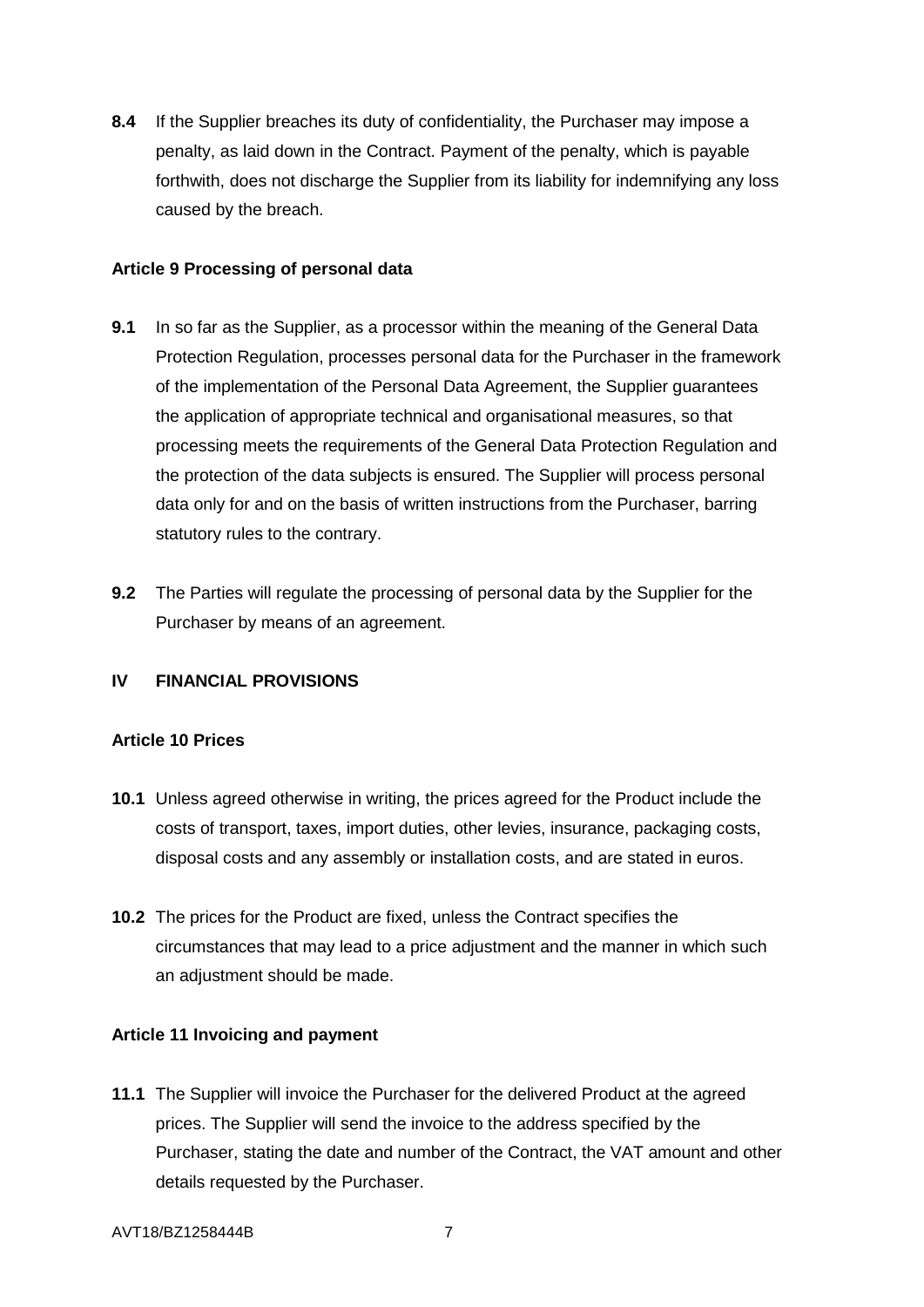- **11.2** The Supplier will send the invoice electronically so that it can be received and processed electronically, in accordance with the specifications issued by the Purchaser.
- **11.3** The Purchaser will pay the prices for the delivered Product within 30 days of receiving the invoice if it satisfies the provisions of the Contract. If the Purchaser fails without good reason to pay an invoice within this period, it will automatically be liable to pay:
	- a. compensation as referred to in article 6:96, paragraph 4 of the Dutch Civil Code, and
	- b. statutory interest as referred to in article 6:119b of the Dutch Civil Code. The compensation and interest will be payable on demand.
- **11.4** Payment of an invoice by the Purchaser does not entail any recognition that the Product complies with the guarantees given in accordance with article 4.
- **11.5** The Purchaser has the right to offset invoice amounts owed against amounts that the Supplier owes the Purchaser.

# **Article 12 Advance**

- **12.1** If it has been agreed that, for the purpose of performing the Contract, the Purchaser should make one or more payments prior to the Delivery of the Product, it may require the Supplier to issue the Purchaser with an on-demand bank guarantee prior to making the payment(s) in question, to the value of the payment(s) in question. The Purchaser is not required to pay any of the cost of the guarantee.
- **12.2** If, on account of any failure on the part of the Supplier, a Product that complies with the Contract is not delivered to the agreed address within the agreed period, the Supplier is liable to pay the statutory interest on the advance for as long as the failure persists.
- **12.3** The on-demand bank guarantee will be issued by a bank approved by the Purchaser, in accordance with the model attached to these Purchasing Conditions (Annexe 2).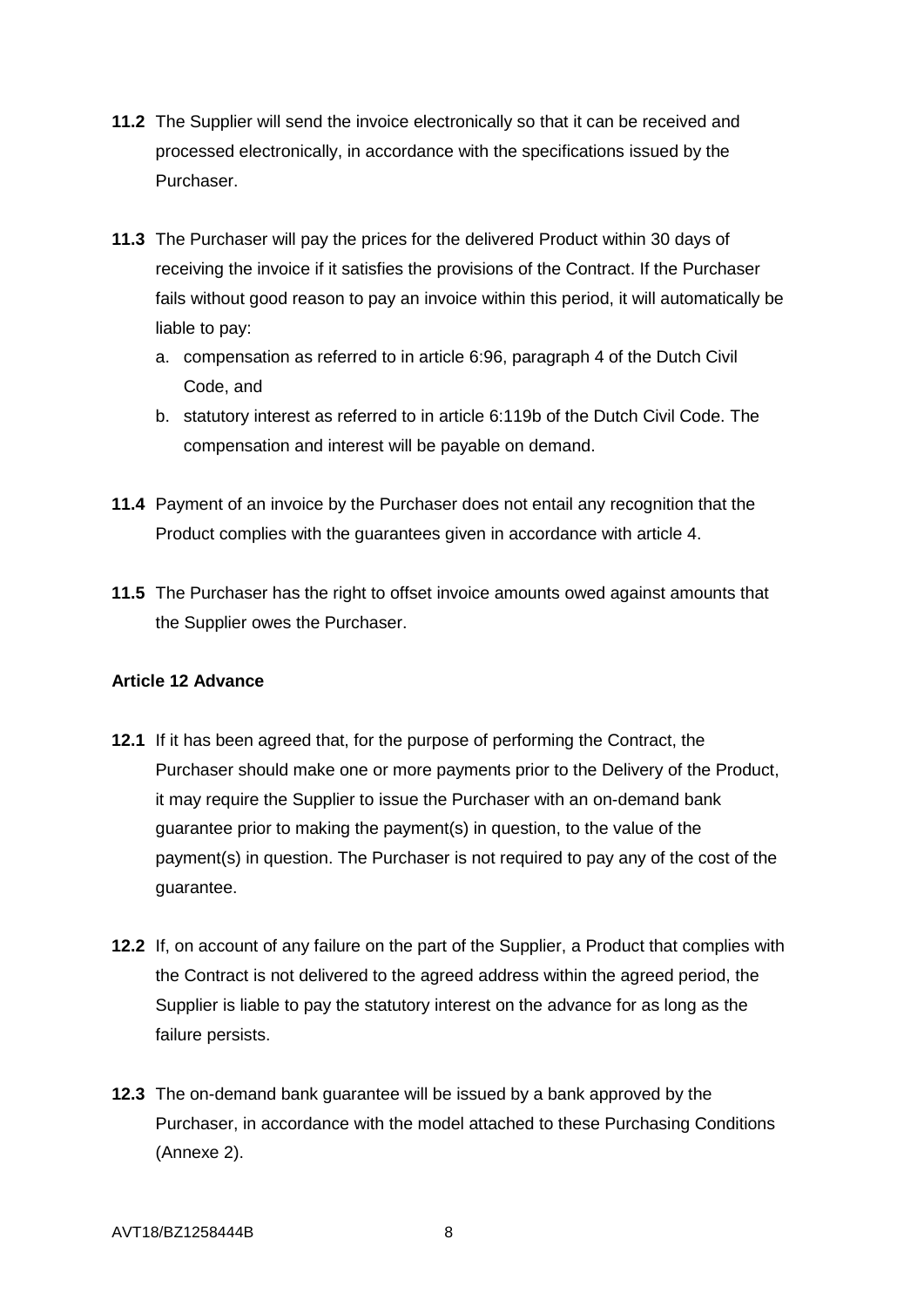# **V NON-PERFORMANCE AND CANCELLATION**

## **13. Non-performance**

- **13.1** If the delivered Product does not comply with the guarantees referred to in article 4, the Purchaser may demand that the Supplier repair or replace the Product. The associated costs will be borne by the Supplier.
- **13.2** If, after receiving a written demand from the Purchaser, the Supplier fails to comply, within the period stipulated therein, with a requirement as referred to in article 13.1. the Purchaser has the right, without prior recourse to the courts, to choose between:
	- a. replacement or repair of the Product by a third party at the Supplier's expense;
	- b. return of the Product in question at the Supplier's expense and risk and cancellation of the Contract in accordance with the provisions of article 16 and, in consequence, crediting of however much of the purchase price has already been paid for the Product in question.
- **13.3** The provisions of articles 13.1 and 13.2 do not affect other rights and claims that the Purchaser may derive from non-performance, subject to the provisions of article 14.

## **Article 14 Liability**

Unless agreed otherwise, a Party that imputably fails to discharge its obligations is liable to the other Party for any damage incurred by the other Party, on the understanding that liability is limited to the following amounts:

- − for Contracts whose total value is less than or equal to €50,000: €150,000 per event and €300,000 for each year or part of a year that the Contract has been in force;
- − for Contracts whose total value is greater than €50,000 but less than or equal to €100,000: €300,000 per event and €500,000 for each year or part of a year that the Contract has been in force;
- − for Contracts whose total value is greater than €100,000 but less than or equal to €150,000: €500,000 per event and €1,000,000 for each year or part of a year that the Contract has been in force;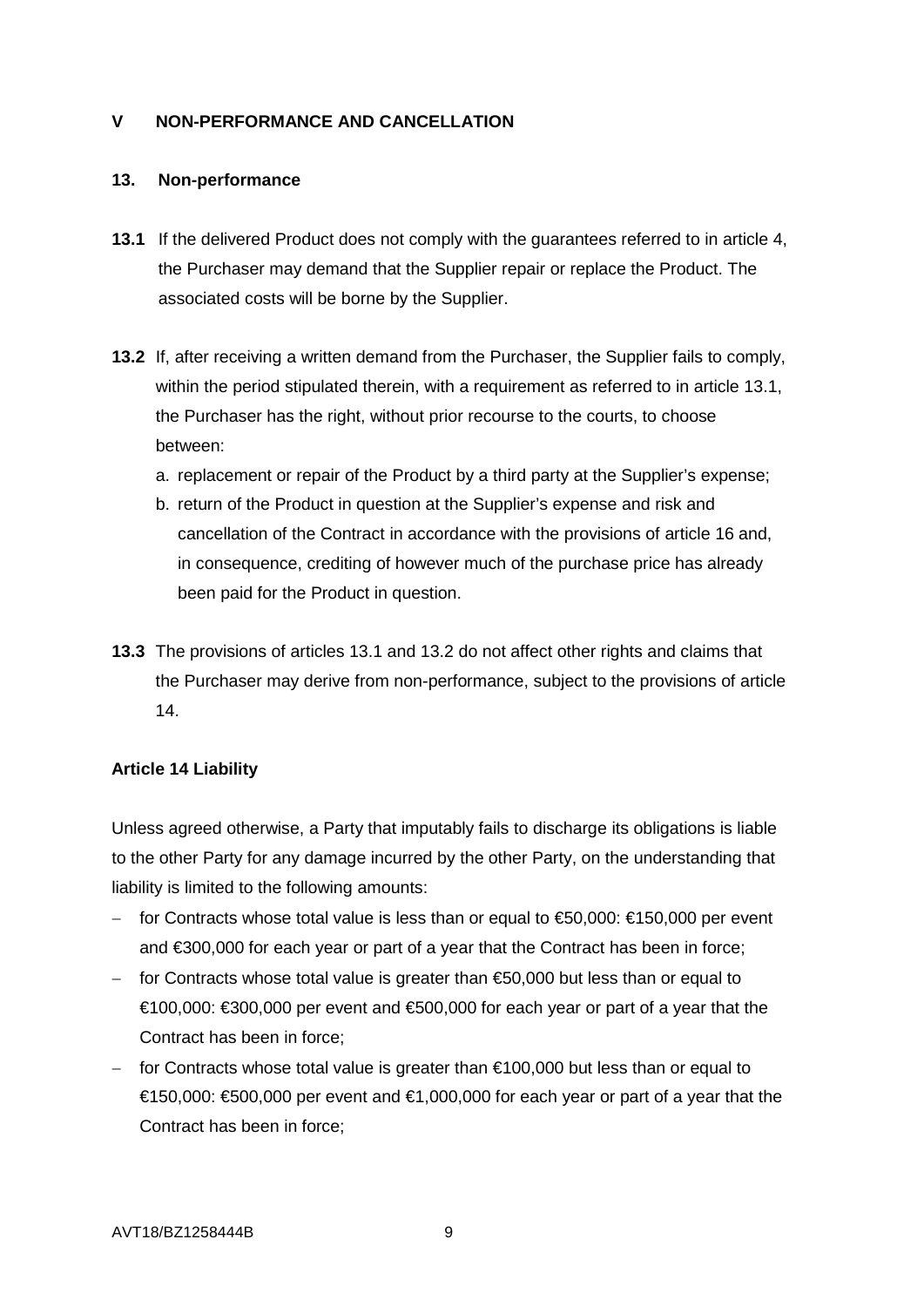- − for Contracts whose total value is greater than €150,000 but less than or equal to  $€500,000$ : €1,500,000 per event and €3,000,000 for each year or part of a year that the Contract has been in force;
- − for Contracts whose total value is greater than €500,000: €3,000,000 per event and €5,000,000 for each year or part of a year that the Contract has been in force.

Related events will be treated as a single event.

The limitation of liability referred to above will not apply:

- a. in the event of third-party claims for compensation in respect of death or personal injury;
- b. in the event of intent or gross negligence on the part of the other Party or its staff;
- c. in the event of an agreement concluded between the Parties under article 9, paragraph 2: to claims for compensation in relation to failure to comply with that agreement, including any fines imposed by the supervisory authority.

# **Article 15 Force majeure**

- **15.1** In the event of temporary force majeure, the Supplier will immediately notify the Purchaser in writing after the circumstances bringing about force majeure have occurred, stating the cause of the force majeure. The Purchaser then has the right to choose between:
	- a. allowing the Supplier to defer compliance with its obligations under the Contract for a reasonable period of up to four weeks. If the Supplier is still unable to fulfil its obligations under the Contract when this time limit expires, the Purchaser has the right to cancel the Contract with immediate effect out of court, without being obliged to pay compensation or any costs to the Supplier; or
	- b. cancellation of the Contract with immediate effect out of court, without being obliged to pay compensation or any costs to the Supplier.
- **15.2** In the event of long-term force majeure on the part of the Supplier, the Supplier will immediately notify the Purchaser and the Purchaser has the right to cancel the Contract with immediate effect out of court, without being obliged to pay compensation or any costs to the Supplier.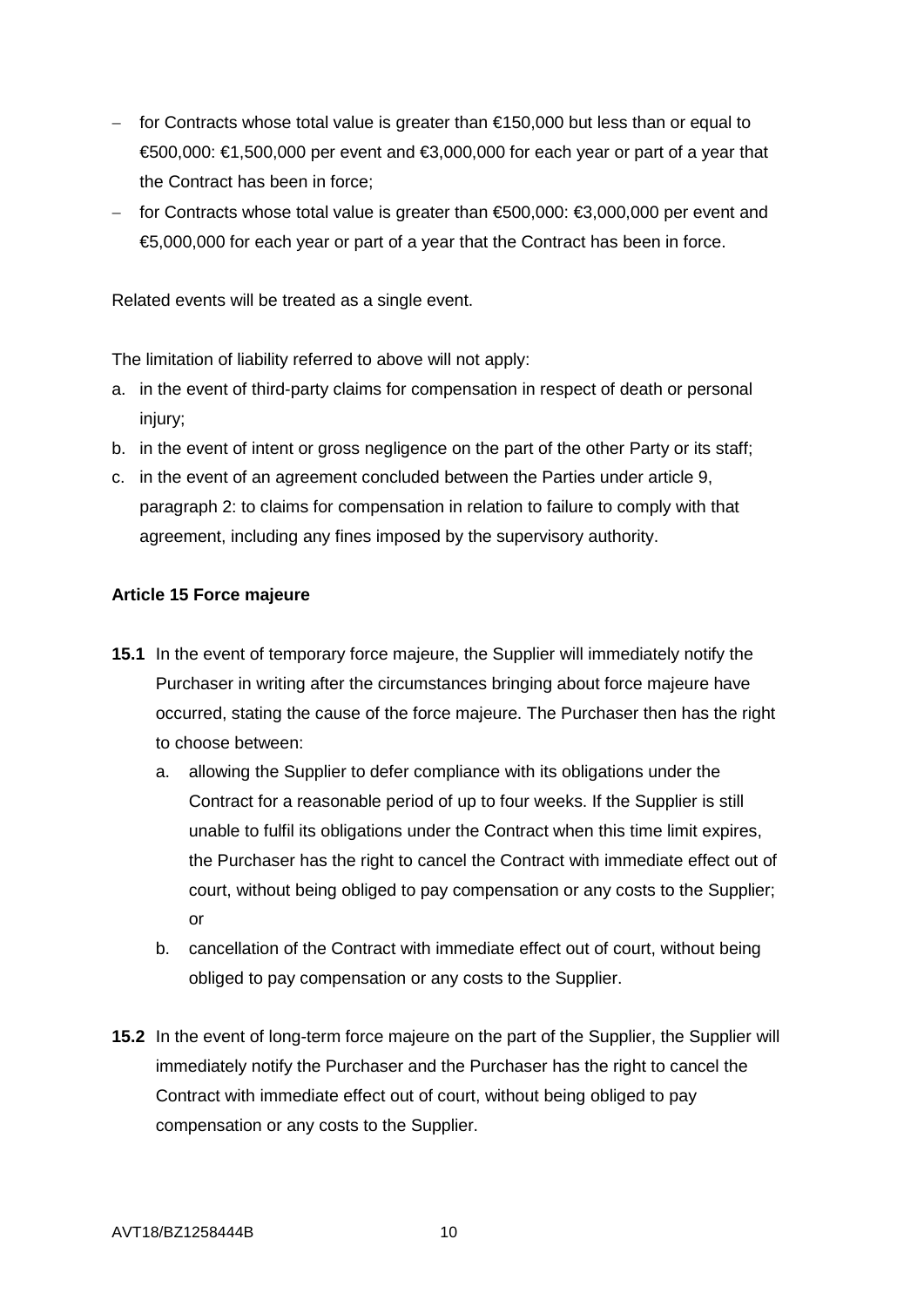**15.3** The term 'force majeure' is in any event understood not to include: staff shortages, strikes, staff illness, shortages of raw materials, transport problems, breach of obligations by suppliers, failures in the Supplier's production process and liquidity or solvency problems on the part of the Supplier, or failures on the part of third parties engaged by the Supplier.

# **Article 16 Cancellation**

- **16.1** Without prejudice to the other provisions of the Contract, either Party may cancel the Contract in full or in part out of court by registered letter, without being obliged to pay any compensation to the other Party, if the other Party is in default or compliance is temporarily or permanently impossible, unless the breach does not warrant cancellation in view of its exceptional nature or limited importance.
- **16.2** In the event of force majeure, the Purchaser has the right to cancel the Contract in accordance with the provisions of article 15.
- **16.3** The Purchaser may cancel the Contract with immediate effect out of court by registered mail, without being required to send any demand or notice of default, and without being obliged to pay the Supplier any compensation, if the Supplier applies for or is granted a provisional or definitive suspension of payments, files for bankruptcy, is declared bankrupt, if its business is wound up, if it ceases trading, if a substantial proportion of its assets are seized, if it is deemed on any other grounds to be no longer capable of fulfilling its obligations under the Contract, if bribery or conflicts of interest as referred to in article 21 occur, or if the Supplier undergoes a merger or division.
- **16.4** If the Contract is cancelled, the Supplier will repay the undue amounts already paid to it by the Purchaser, plus the statutory interest on the amount paid, commencing on the date it was paid. If the Contract is partially cancelled, the Supplier is obliged to repay only the payments relating to the cancelled part.

#### **Article 17 Retention of right to demand compliance**

If one of the Parties fails to demand compliance with any provision within a time limit set by the Contract, this will not affect its right to demand compliance at a later date, unless the Party in question has expressly accepted the non-compliance in writing.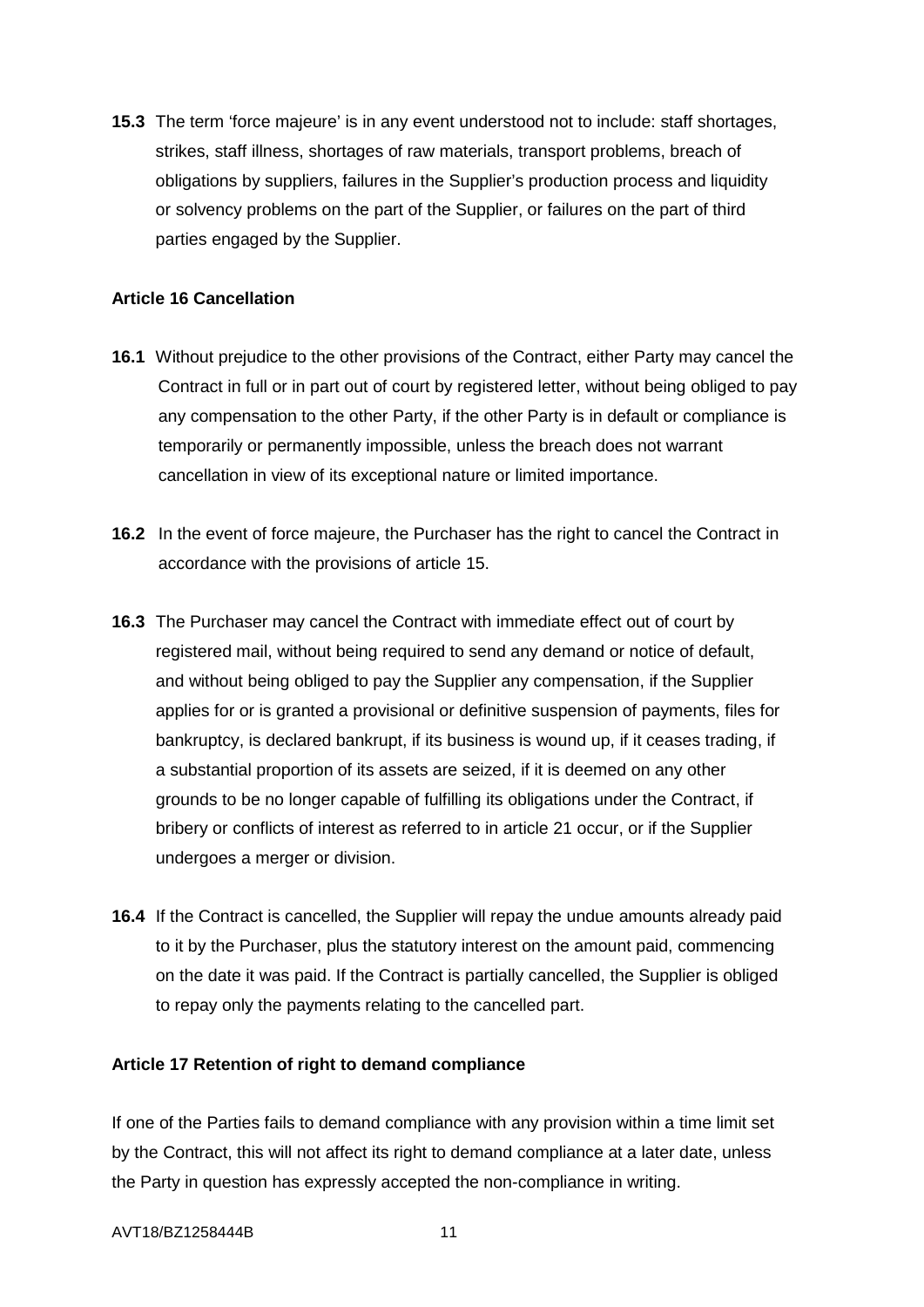## **VI MISCELLANEOUS**

## **Article 18 Documentation**

- **18.1** The Supplier will provide the Purchaser with clear, adequate Documentation, drawn up in Dutch or another agreed language, on the characteristics and functionalities of the Product.
- **18.2** The Purchaser has the right to reproduce, amend and publish the Documentation for use within its organisation without making further payment provided the copyright marks present on the documentation are retained.
- **18.3** The Supplier indemnifies the Purchaser against claims that third parties might enforce on the ground of a copyright accruing to them in relation to the Documentation.

### **Article 19 Assignment of rights and obligations under the Contract**

- **19.1** Neither Party is entitled to transfer rights and obligations arising from the Contract to third parties without the written consent of the other Party. The other Party will not withhold its consent without reasonable grounds. It may attach conditions to its consent.
- **19.2** Paragraph 1 does not apply to the establishment of limited rights, such as a right of pledge.

#### **Article 20 Insurance**

- **20.1** The Supplier has taken out and will retain in accordance with generally accepted standards adequate and customary insurance cover for business liability, including product or other liability for damage caused to persons or the Purchaser's property.
- **20.2** At the Purchaser's request, the Supplier will immediately present either the original or a certified copy of the policies and proof of the payment of premium for the insurance referred to in paragraph 1, or a statement from the insurer to the effect that the insurance exists. The insurance premiums owed by the Supplier are deemed to be included in the agreed prices.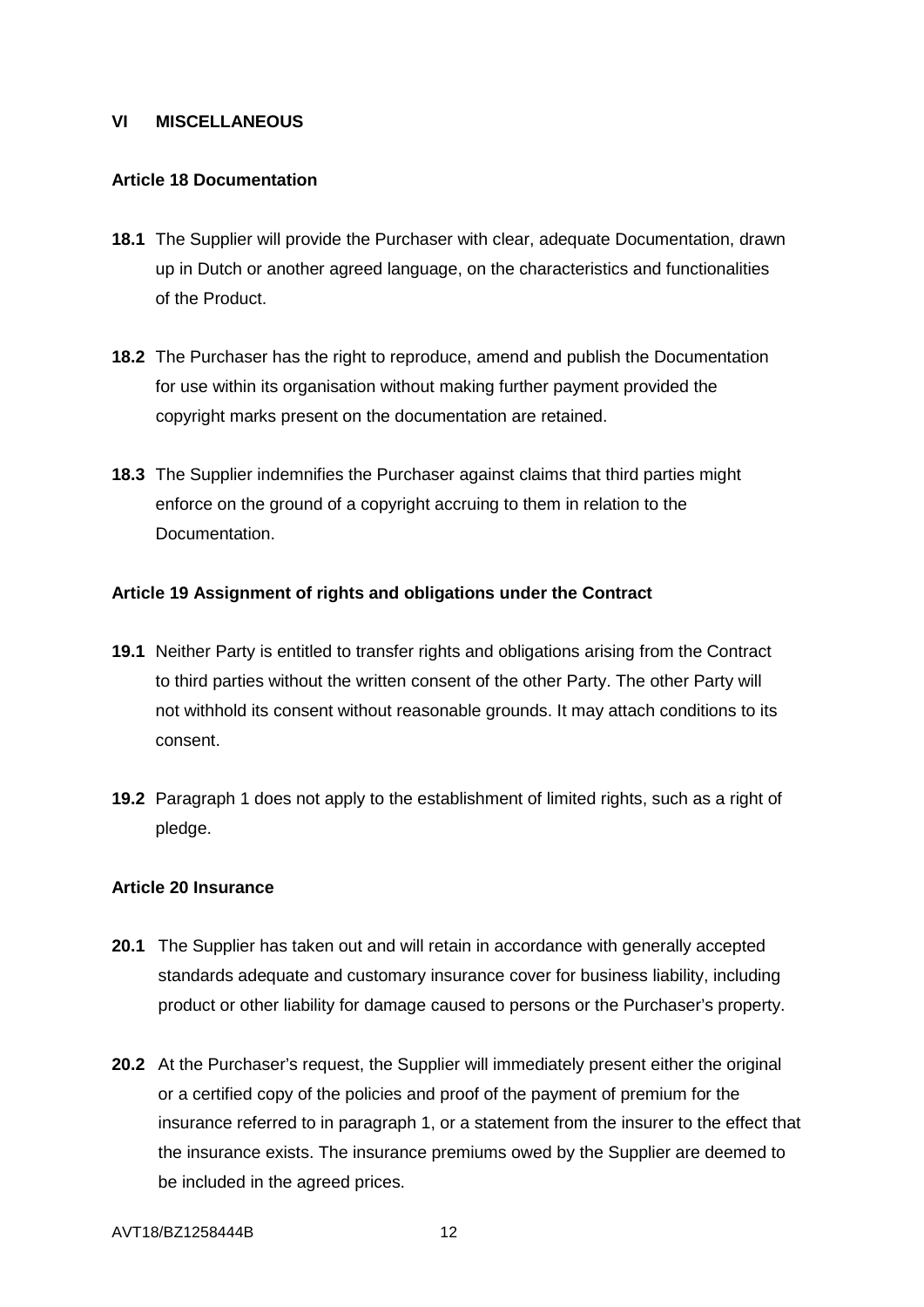## **Article 21 Bribery and conflicts of interest**

- **21.1** The Parties will not offer to each other or to third parties, or ask for, accept or obtain a promise of, from each other or third parties, whether for themselves or for any other Party, any gift, reward, compensation or benefit of any form whatsoever if this could be construed as constituting an illicit practice. Such a practice may constitute grounds for cancelling the Contract either in full or in part.
- **21.2** If it transpires that one of the Purchaser's subordinates was in the Supplier's employment, regardless of whether or not such employment was paid, during the formation of the Contract, and that the Purchaser was not informed of this prior to the signing of the Contract, the Purchaser may cancel the Contract with immediate effect out of court, without being required to give any notice of default or to pay any compensation.

## **Article 22 Invalidity**

If one or more provisions of these Purchasing Conditions or the Contract are found to be invalid or are nullified by a court, the remaining provisions will retain their legal force. The Parties will consult on the former provisions in order to make alternative arrangements. The alternative arrangements must not undermine the purpose and the purport of these Purchasing Conditions or the Contract.

## **Article 23 Follow-up order**

The Contract does not entitle the Supplier to any follow-up orders.

# **Article 24 Publicity**

The Supplier may not refer to the Contract either implicitly or explicitly in publications (including press releases) or advertisements and may use the Purchaser's name as a reference only with the Purchaser's consent.

# **Article 25 Long-term obligations**

Provisions which by their nature are intended to persist after the Contract has been performed will remain in force after the expiry of the Contract. These provisions include in